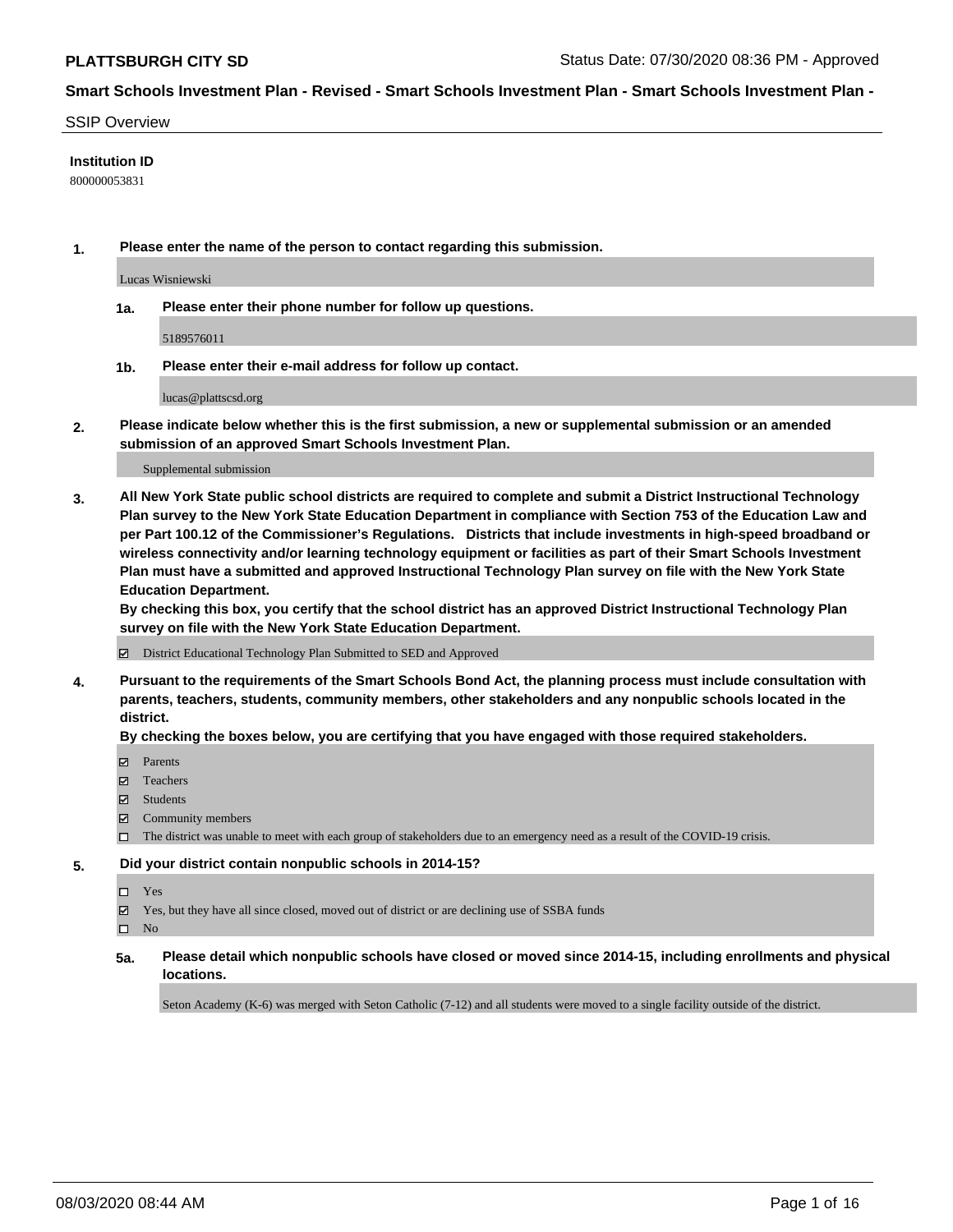### SSIP Overview

**6. Certify that the following required steps have taken place by checking the boxes below:**

- The district developed and the school board approved a preliminary Smart Schools Investment Plan.
- The preliminary plan was posted on the district website for at least 30 days. The district included an address to which any written comments on the plan should be sent.
- The school board conducted a hearing that enabled stakeholders to respond to the preliminary plan. This hearing may have occured as part of a normal Board meeting, but adequate notice of the event must have been provided through local media and the district website for at least two weeks prior to the meeting.
- $\Box$  The school board was unable to conduct a hearing that enabled stakeholders to respond to the preliminary plan due to an emergency need as a result of the COVID-19 crisis.
- The district prepared a final plan for school board approval and such plan has been approved by the school board.
- $\boxtimes$  The final proposed plan that has been submitted has been posted on the district's website.
- **6a. Please upload the proposed Smart Schools Investment Plan (SSIP) that was posted on the district's website, along with any supporting materials. Note that this should be different than your recently submitted Educational Technology Survey. The Final SSIP, as approved by the School Board, should also be posted on the website and remain there during the course of the projects contained therein.**

SmartSchools-bond-act-v3.pdf

**6b. Enter the webpage address where the final Smart Schools Investment Plan is posted. The Plan should remain posted for the life of the included projects.**

http://www.plattscsd.org/wp-content/uploads/2019/11/SmartSchools-bond-act-v3.pdf

**7. Please enter an estimate of the total number of students and staff that will benefit from this Smart Schools Investment Plan based on the cumulative projects submitted to date.**

1,800

**8. An LEA/School District may partner with one or more other LEA/School Districts to form a consortium to pool Smart Schools Bond Act funds for a project that meets all other Smart School Bond Act requirements. Each school district participating in the consortium will need to file an approved Smart Schools Investment Plan for the project and submit a signed Memorandum of Understanding that sets forth the details of the consortium including the roles of each respective district.**

 $\Box$  The district plans to participate in a consortium to partner with other school district(s) to implement a Smart Schools project.

**9. Please enter the name and 6-digit SED Code for each LEA/School District participating in the Consortium.**

| <b>Partner LEA/District</b> | <b>ISED BEDS Code</b> |
|-----------------------------|-----------------------|
| (No Response)               | (No Response)         |

**10. Please upload a signed Memorandum of Understanding with all of the participating Consortium partners.**

(No Response)

**11. Your district's Smart Schools Bond Act Allocation is:**

\$1,599,700

#### **12. Final 2014-15 BEDS Enrollment to calculate Nonpublic Sharing Requirement**

|            | <b>Public Enrollment</b> | l Nonpublic Enrollment | <b>Total Enrollment</b> | l Nonpublic Percentage |
|------------|--------------------------|------------------------|-------------------------|------------------------|
| Enrollment | ,785                     |                        | .785.00                 | 0.00                   |

**13. This table compares each category budget total, as entered in that category's page, to the total expenditures listed in the category's expenditure table. Any discrepancies between the two must be resolved before submission.**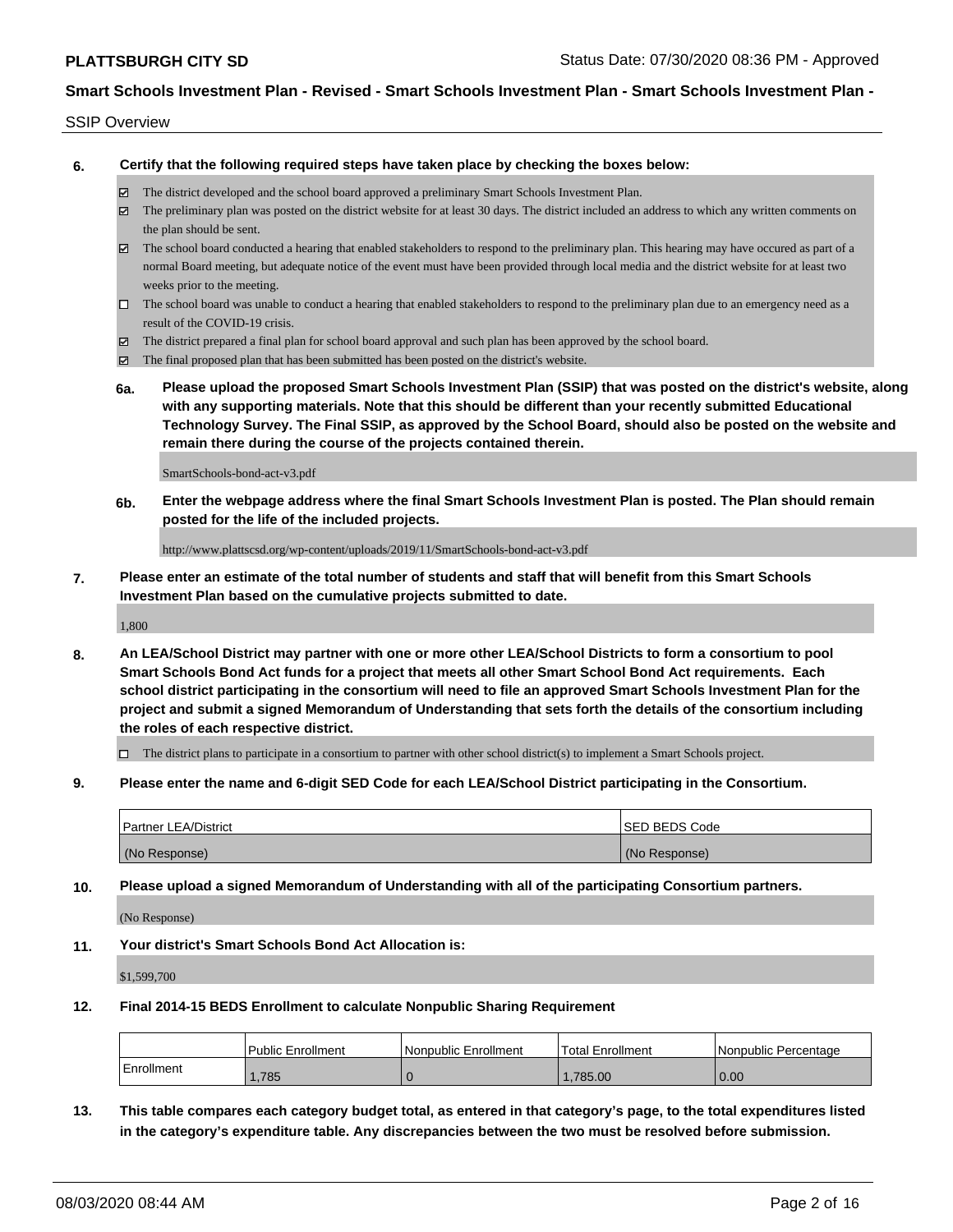SSIP Overview

|                                          | <b>Sub-Allocations</b> | <b>Expenditure Totals</b> | Difference |
|------------------------------------------|------------------------|---------------------------|------------|
| <b>School Connectivity</b>               | 0.00                   | 0.00                      | 0.00       |
| Connectivity Projects for<br>Communities | 0.00                   | 0.00                      | 0.00       |
| Classroom Technology                     | 288,060.00             | 288,060.00                | 0.00       |
| Pre-Kindergarten Classrooms              | 0.00                   | 0.00                      | 0.00       |
| Replace Transportable<br>Classrooms      | 0.00                   | 0.00                      | 0.00       |
| <b>High-Tech Security Features</b>       | 0.00                   | 0.00                      | 0.00       |
| Nonpublic Loan                           | 0.00                   | 0.00                      | 0.00       |
| Totals:                                  | 288,060                | 288,060                   | 0          |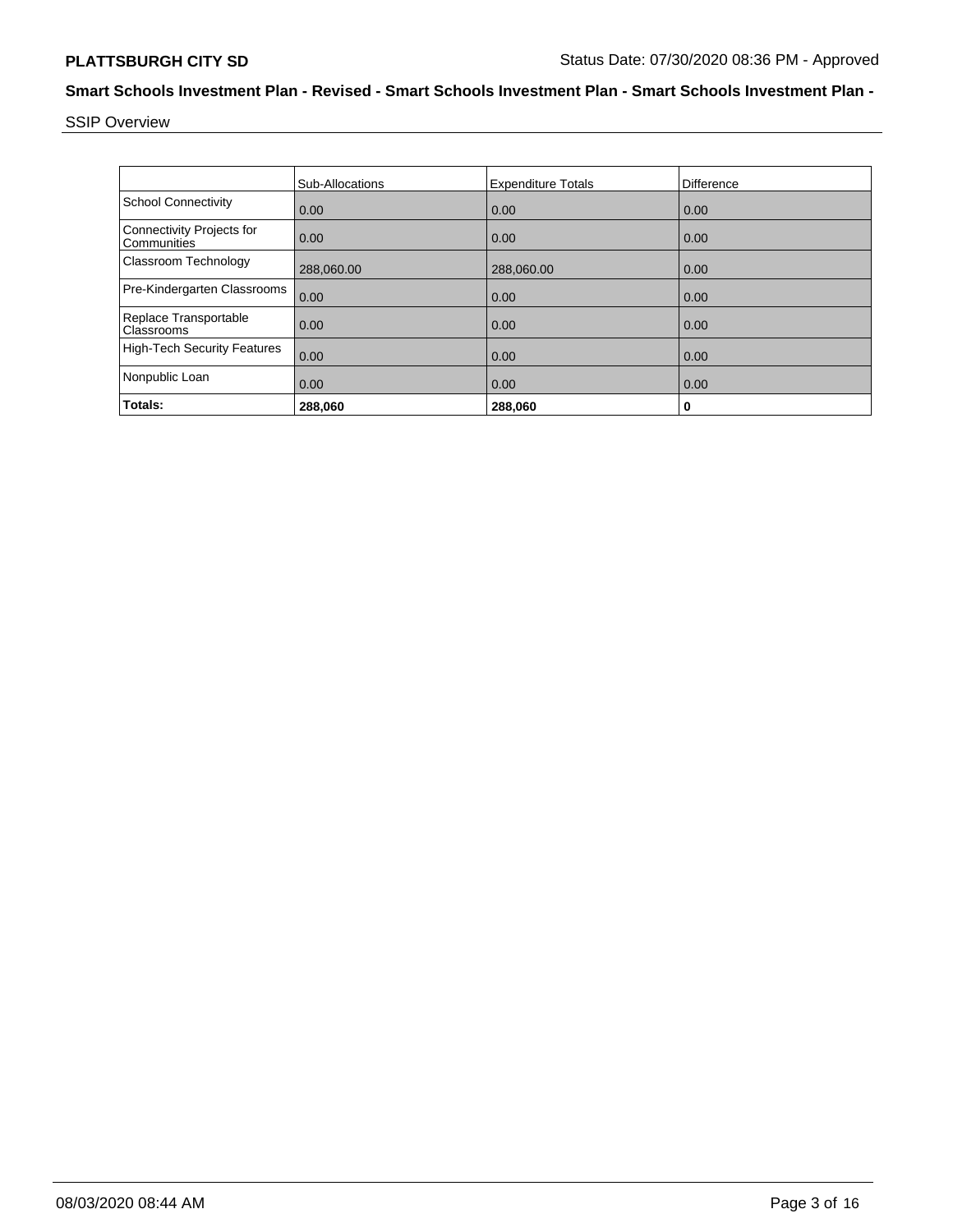School Connectivity

- **1. In order for students and faculty to receive the maximum benefit from the technology made available under the Smart Schools Bond Act, their school buildings must possess sufficient connectivity infrastructure to ensure that devices can be used during the school day. Smart Schools Investment Plans must demonstrate that:**
	- **• sufficient infrastructure that meets the Federal Communications Commission's 100 Mbps per 1,000 students standard currently exists in the buildings where new devices will be deployed, or**
	- **• is a planned use of a portion of Smart Schools Bond Act funds, or**
	- **• is under development through another funding source.**

**Smart Schools Bond Act funds used for technology infrastructure or classroom technology investments must increase the number of school buildings that meet or exceed the minimum speed standard of 100 Mbps per 1,000 students and staff within 12 months. This standard may be met on either a contracted 24/7 firm service or a "burstable" capability. If the standard is met under the burstable criteria, it must be:**

**1. Specifically codified in a service contract with a provider, and**

**2. Guaranteed to be available to all students and devices as needed, particularly during periods of high demand, such as computer-based testing (CBT) periods.**

**Please describe how your district already meets or is planning to meet this standard within 12 months of plan submission.**

(No Response)

**1a. If a district believes that it will be impossible to meet this standard within 12 months, it may apply for a waiver of this requirement, as described on the Smart Schools website. The waiver must be filed and approved by SED prior to submitting this survey.**

 $\Box$  By checking this box, you are certifying that the school district has an approved waiver of this requirement on file with the New York State Education Department.

**2. Connectivity Speed Calculator (Required). If the district currently meets the required speed, enter "Currently Met" in the last box: Expected Date When Required Speed Will be Met.**

|                  | l Number of     | Reauired Speed | Current Speed in | Expected Speed | Expected Date                       |
|------------------|-----------------|----------------|------------------|----------------|-------------------------------------|
|                  | <b>Students</b> | l in Mbps      | l Mbps           | to be Attained | When Required                       |
|                  |                 |                |                  |                | Within 12 Months ISpeed Will be Met |
| Calculated Speed | (No Response)   | 0.00           | (No Response)    | (No Response)  | (No Response)                       |

**3. Describe how you intend to use Smart Schools Bond Act funds for high-speed broadband and/or wireless connectivity projects in school buildings.**

(No Response)

**4. Describe the linkage between the district's District Instructional Technology Plan and how the proposed projects will improve teaching and learning. (There should be a link between your response to this question and your responses to Question 1 in Section IV - NYSED Initiatives Alignment: "Explain how the district use of instructional technology will serve as a part of a comprehensive and sustained effort to support rigorous academic standards attainment and performance improvement for students."** 

**Your answer should also align with your answers to the questions in Section II - Strategic Technology Planning and the associated Action Steps in Section III - Action Plan.)**

(No Response)

**5. If the district wishes to have students and staff access the Internet from wireless devices within the school building, or in close proximity to it, it must first ensure that it has a robust Wi-Fi network in place that has sufficient bandwidth to meet user demand.**

**Please describe how you have quantified this demand and how you plan to meet this demand.**

(No Response)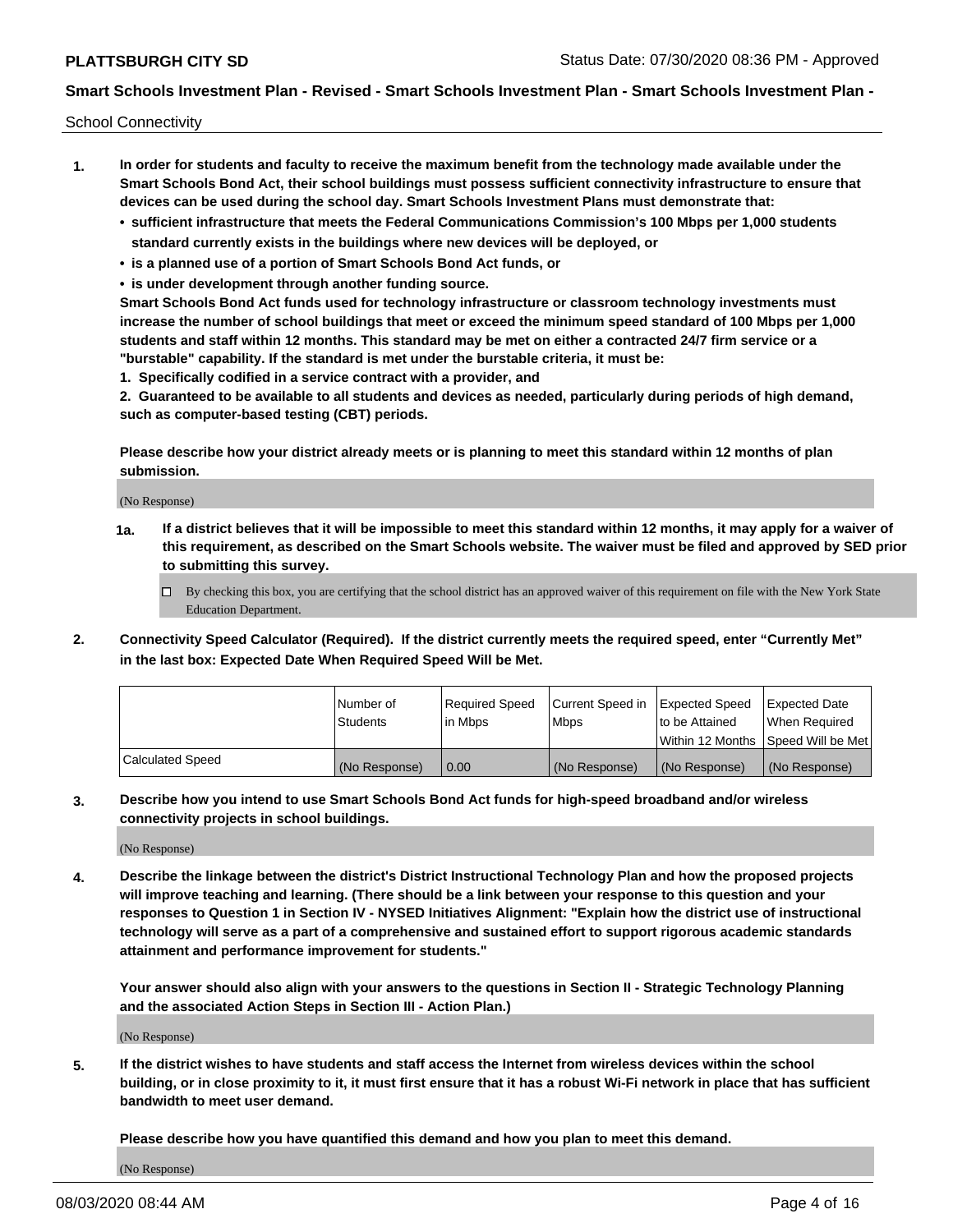School Connectivity

**6. Smart Schools plans with any expenditures in the School Connectivity category require a project number from the Office of Facilities Planning. Districts must submit an SSBA LOI and receive project numbers prior to submitting the SSIP. As indicated on the LOI, some projects may be eligible for a streamlined review and will not require a building permit.**

**Please indicate on a separate row each project number given to you by the Office of Facilities Planning.**

| Project Number |  |
|----------------|--|
| (No Response)  |  |

**7. Certain high-tech security and connectivity infrastructure projects may be eligible for an expedited review process as determined by the Office of Facilities Planning.**

### **Was your project deemed eligible for streamlined review?**

(No Response)

## **8. Include the name and license number of the architect or engineer of record.**

| Name          | License Number |
|---------------|----------------|
| (No Response) | (No Response)  |

### **9. Public Expenditures – Loanable (Counts toward the nonpublic loan calculation)**

| Select the allowable expenditure type.<br>Repeat to add another item under each type. | <b>PUBLIC</b> Items to be<br>l Purchased | Quantity             | Cost Per Item    | <b>Total Cost</b> |
|---------------------------------------------------------------------------------------|------------------------------------------|----------------------|------------------|-------------------|
| (No Response)                                                                         | (No Response)                            | l (No<br>l Response) | (No<br>Response) | $\overline{0.00}$ |
|                                                                                       |                                          | 0                    | 0.00             |                   |

## **10. Public Expenditures – Non-Loanable (Does not count toward nonpublic loan calculation)**

| Select the allowable expenditure<br>type.<br>Repeat to add another item under<br>each type. | <b>PUBLIC</b> Items to be purchased | Quantity      | Cost per Item | <b>Total Cost</b> |
|---------------------------------------------------------------------------------------------|-------------------------------------|---------------|---------------|-------------------|
| (No Response)                                                                               | (No Response)                       | (No Response) | (No Response) | 0.00              |
|                                                                                             |                                     |               | 0.00          |                   |

#### **11. Final 2014-15 BEDS Enrollment to calculate Nonpublic Sharing Requirement (no changes allowed.)**

|            | Public Enrollment | l Nonpublic Enrollment | <b>Total Enrollment</b> | Nonpublic Percentage |
|------------|-------------------|------------------------|-------------------------|----------------------|
| Enrollment | .785              |                        | .785.00                 | 0.00                 |

#### **12. Total Public Budget - Loanable (Counts toward the nonpublic loan calculation)**

|                                               | Public Allocations | <b>Estimated Nonpublic Loan</b><br>Amount | Estimated Total Sub-Allocations |
|-----------------------------------------------|--------------------|-------------------------------------------|---------------------------------|
| Network/Access Costs                          | (No Response)      | 0.00                                      | 0.00                            |
| School Internal Connections and<br>Components | (No Response)      | 0.00                                      | 0.00                            |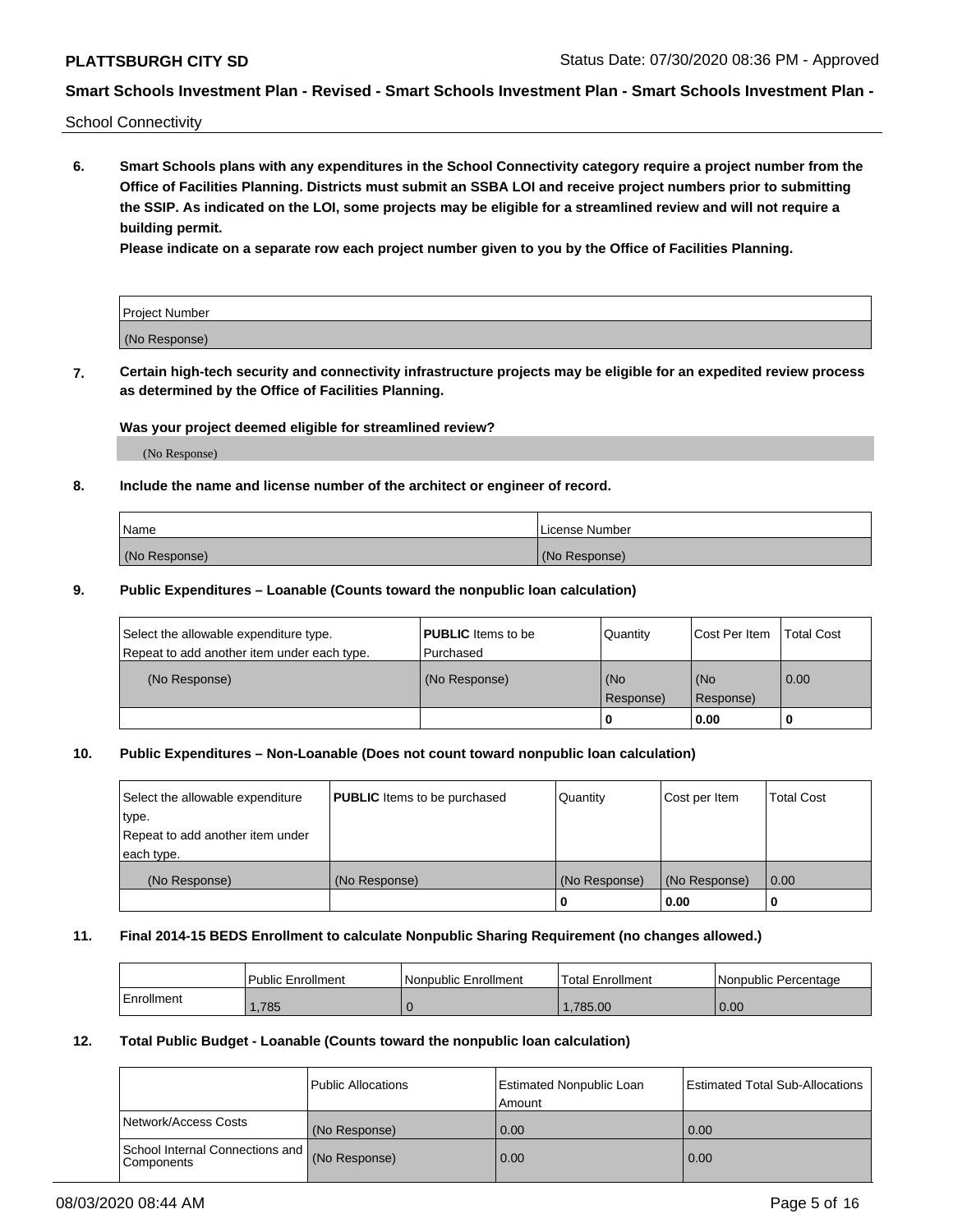School Connectivity

|                | Public Allocations | <b>Estimated Nonpublic Loan</b><br>l Amount | <b>Estimated Total Sub-Allocations</b> |
|----------------|--------------------|---------------------------------------------|----------------------------------------|
| l Other        | (No Response)      | 0.00                                        | 0.00                                   |
| <b>Totals:</b> | 0.00               | 0                                           |                                        |

# **13. Total Public Budget – Non-Loanable (Does not count toward the nonpublic loan calculation)**

|                                                   | Sub-<br>Allocation |
|---------------------------------------------------|--------------------|
| Network/Access Costs                              | (No Response)      |
| Outside Plant Costs                               | (No Response)      |
| <b>School Internal Connections and Components</b> | (No Response)      |
| Professional Services                             | (No Response)      |
| Testing                                           | (No Response)      |
| <b>Other Upfront Costs</b>                        | (No Response)      |
| <b>Other Costs</b>                                | (No Response)      |
| Totals:                                           | 0.00               |

# **14. School Connectivity Totals**

|                          | Total Sub-Allocations |
|--------------------------|-----------------------|
| Total Loanable Items     | 0.00                  |
| Total Non-Ioanable Items | 0.00                  |
| Totals:                  | 0                     |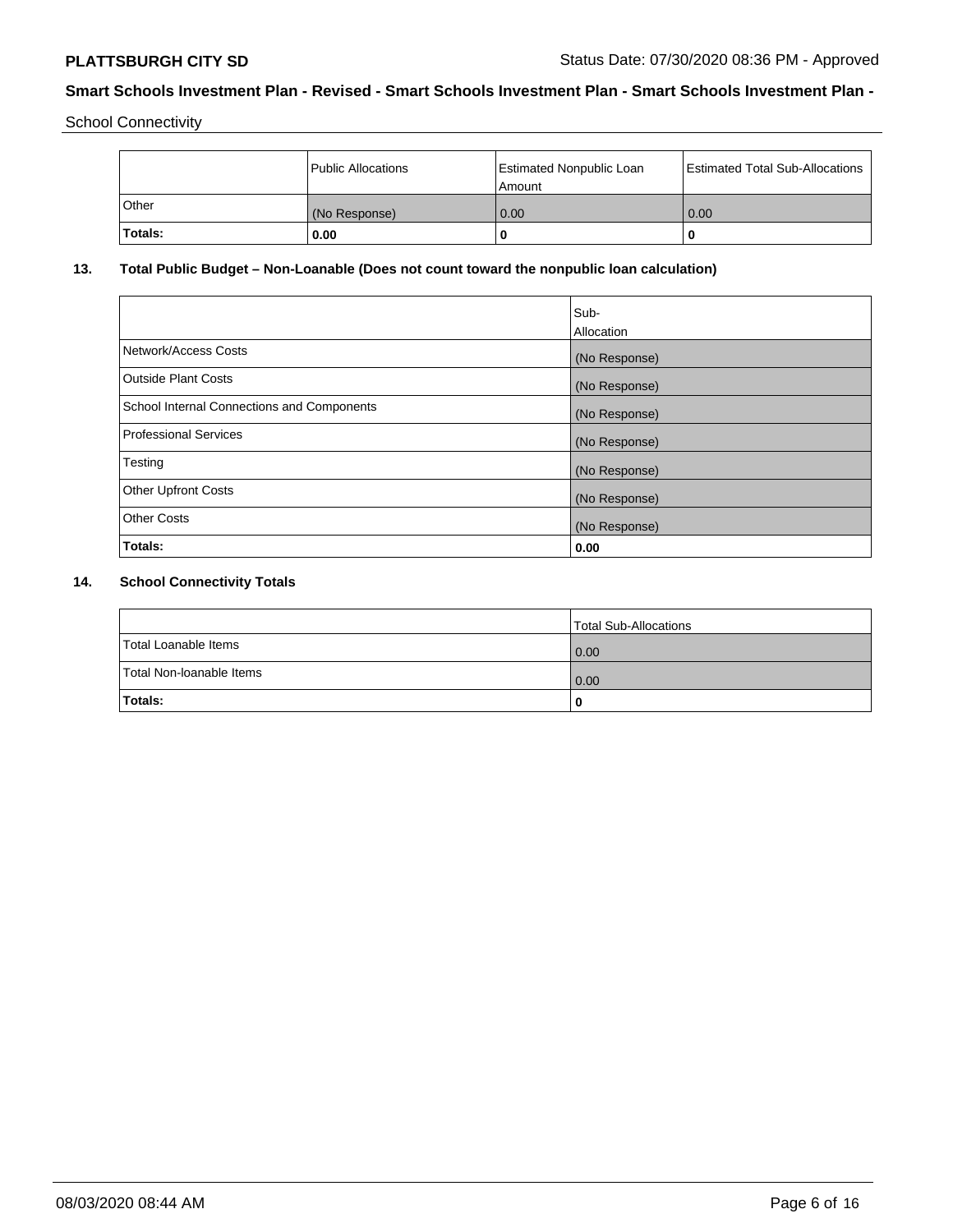Community Connectivity (Broadband and Wireless)

**1. Describe how you intend to use Smart Schools Bond Act funds for high-speed broadband and/or wireless connectivity projects in the community.**

(No Response)

**2. Please describe how the proposed project(s) will promote student achievement and increase student and/or staff access to the Internet in a manner that enhances student learning and/or instruction outside of the school day and/or school building.**

(No Response)

**3. Community connectivity projects must comply with all the necessary local building codes and regulations (building and related permits are not required prior to plan submission).**

 $\Box$  I certify that we will comply with all the necessary local building codes and regulations.

**4. Please describe the physical location of the proposed investment.**

(No Response)

**5. Please provide the initial list of partners participating in the Community Connectivity Broadband Project, along with their Federal Tax Identification (Employer Identification) number.**

| <b>Project Partners</b> | l Federal ID # |
|-------------------------|----------------|
| (No Response)           | (No Response)  |

**6. Please detail the type, quantity, per unit cost and total cost of the eligible items under each sub-category.**

| Select the allowable expenditure | Item to be purchased | Quantity      | Cost per Item | <b>Total Cost</b> |
|----------------------------------|----------------------|---------------|---------------|-------------------|
| type.                            |                      |               |               |                   |
| Repeat to add another item under |                      |               |               |                   |
| each type.                       |                      |               |               |                   |
| (No Response)                    | (No Response)        | (No Response) | (No Response) | 0.00              |
|                                  |                      | o             | 0.00          |                   |

**7. If you are submitting an allocation for Community Connectivity, complete this table.**

**Note that the calculated Total at the bottom of the table must equal the Total allocation for this category that you entered in the SSIP Overview overall budget.**

|                                    | Sub-Allocation |
|------------------------------------|----------------|
| Network/Access Costs               | (No Response)  |
| Outside Plant Costs                | (No Response)  |
| <b>Tower Costs</b>                 | (No Response)  |
| <b>Customer Premises Equipment</b> | (No Response)  |
| <b>Professional Services</b>       | (No Response)  |
| Testing                            | (No Response)  |
| <b>Other Upfront Costs</b>         | (No Response)  |
| <b>Other Costs</b>                 | (No Response)  |
| Totals:                            | 0.00           |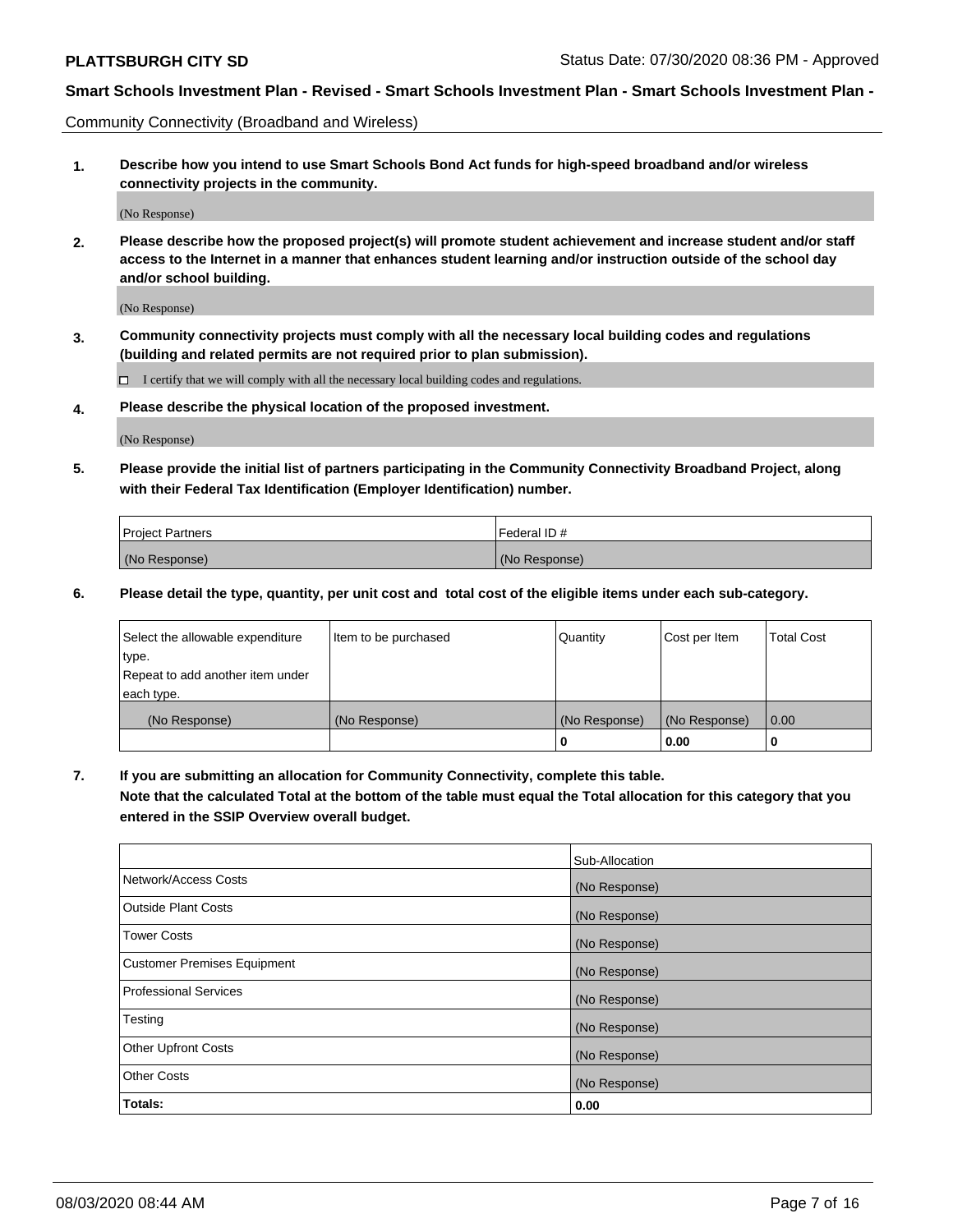## Classroom Learning Technology

**1. In order for students and faculty to receive the maximum benefit from the technology made available under the Smart Schools Bond Act, their school buildings must possess sufficient connectivity infrastructure to ensure that devices can be used during the school day. Smart Schools Investment Plans must demonstrate that sufficient infrastructure that meets the Federal Communications Commission's 100 Mbps per 1,000 students standard currently exists in the buildings where new devices will be deployed, or is a planned use of a portion of Smart Schools Bond Act funds, or is under development through another funding source. Smart Schools Bond Act funds used for technology infrastructure or classroom technology investments must increase the number of school buildings that meet or exceed the minimum speed standard of 100 Mbps per 1,000 students and staff within 12 months. This standard may be met on either a contracted 24/7 firm service or a "burstable" capability. If the standard is met under the burstable criteria, it must be:**

**1. Specifically codified in a service contract with a provider, and**

**2. Guaranteed to be available to all students and devices as needed, particularly during periods of high demand, such as computer-based testing (CBT) periods.**

**Please describe how your district already meets or is planning to meet this standard within 12 months of plan submission.**

The district currently subscribes to Internet service through the NERIC which provides burst able speeds of 200mbs.

- **1a. If a district believes that it will be impossible to meet this standard within 12 months, it may apply for a waiver of this requirement, as described on the Smart Schools website. The waiver must be filed and approved by SED prior to submitting this survey.**
	- By checking this box, you are certifying that the school district has an approved waiver of this requirement on file with the New York State Education Department.
- **2. Connectivity Speed Calculator (Required). If the district currently meets the required speed, enter "Currently Met" in the last box: Expected Date When Required Speed Will be Met.**

|                  | l Number of     | Required Speed | Current Speed in Expected Speed |                 | <b>Expected Date</b>                 |
|------------------|-----------------|----------------|---------------------------------|-----------------|--------------------------------------|
|                  | <b>Students</b> | l in Mbps      | <b>Mbps</b>                     | to be Attained  | When Required                        |
|                  |                 |                |                                 |                 | Within 12 Months 1Speed Will be Met1 |
| Calculated Speed | 1.795           | 179.50         | 200                             | l (No Response) | (No Response)                        |

**3. If the district wishes to have students and staff access the Internet from wireless devices within the school building, or in close proximity to it, it must first ensure that it has a robust Wi-Fi network in place that has sufficient bandwidth to meet user demand.**

**Please describe how you have quantified this demand and how you plan to meet this demand.**

The district plans to move to a 1:1 device deployment in grades 3-12 and increased number of devices (though not quite 1:1 in K-2) . A broad, wireless network was installed as part of our first Smart Schools submission. As such, the district has deployed an access point (AP) per room, and multiple APs in large meeting spaces to balance the network traffic. These APs will be AC capable, providing Gigabit speeds to our mobile devices, and will be connected to the Internet through an upgraded wired network (scheduled for installation during the summer of 2019) with the capacity to converge these streams and carry them to their destination.

**4. All New York State public school districts are required to complete and submit an Instructional Technology Plan survey to the New York State Education Department in compliance with Section 753 of the Education Law and per Part 100.12 of the Commissioner's Regulations.**

**Districts that include educational technology purchases as part of their Smart Schools Investment Plan must have a submitted and approved Instructional Technology Plan survey on file with the New York State Education Department.**

By checking this box, you are certifying that the school district has an approved Instructional Technology Plan survey on file with the New York State Education Department.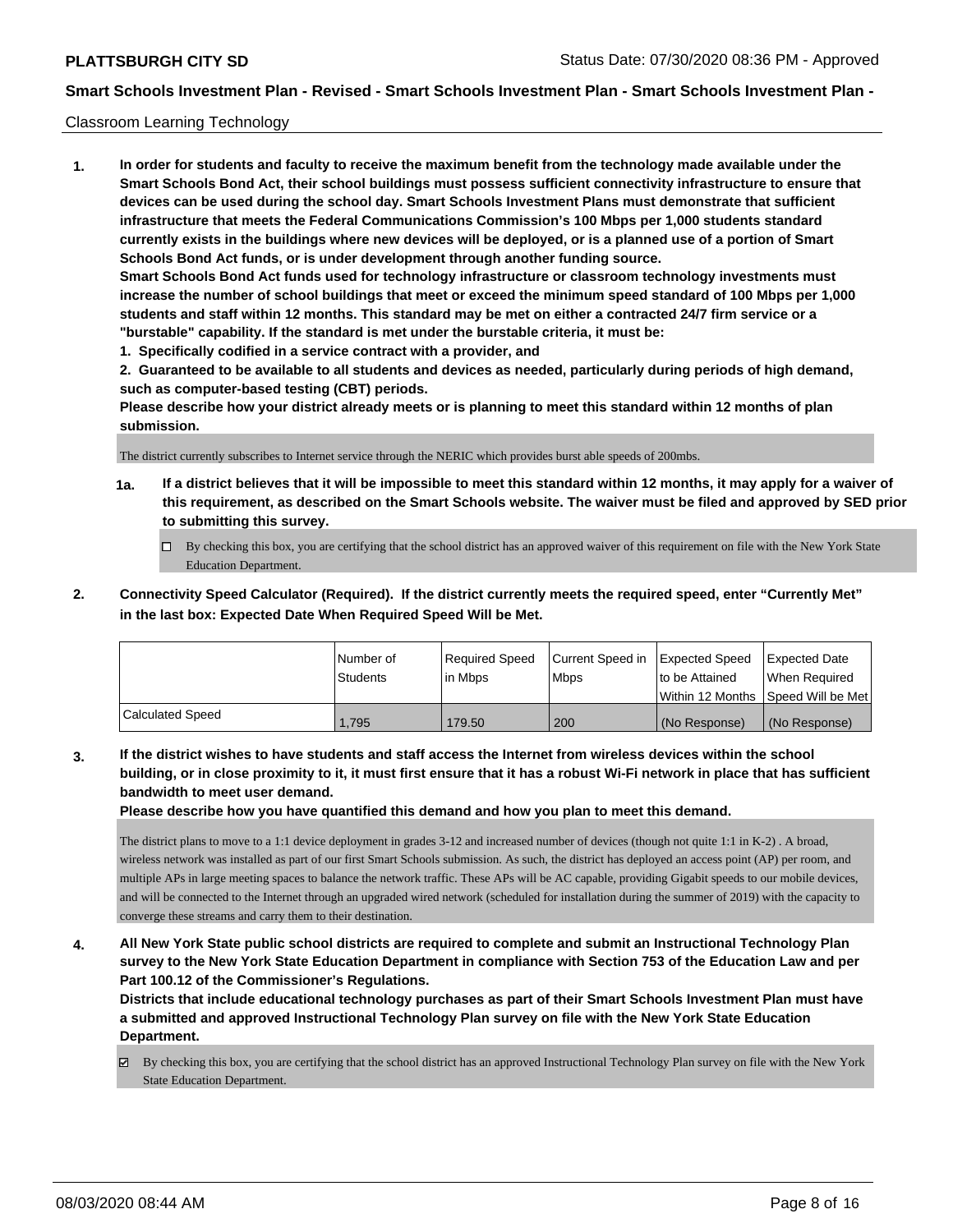## Classroom Learning Technology

# **5. Describe the devices you intend to purchase and their compatibility with existing or planned platforms or systems. Specifically address the adequacy of each facility's electrical, HVAC and other infrastructure necessary to install and support the operation of the planned technology.**

The devices the district intends to purchase are all mobile Windows laptop devices. At older grade levels, these devices will go home, while at the younger levels, carts/charging stations will be used to secure the devices at night. While the total number of devices will increase slightly, the power requirements for the new devices is significantly lower than the desktops they will replace. Each classroom currently has surge protected power outlets, to handle in-class charging of these devices. The new mobile devices also generate less heat, so existing cooling systems should be adequate to accommodate our move to mobile. In addition to Windows laptops, Actiontec Screenbeam wireless casting devices will also be purchased. These devices draw a very small (5V,2A) amount of power and are a fanless design. The addition of 1 such device per room will not add any additional electrical or cooling requirements.

## **6. Describe how the proposed technology purchases will:**

- **> enhance differentiated instruction;**
- **> expand student learning inside and outside the classroom;**
- **> benefit students with disabilities and English language learners; and**
- **> contribute to the reduction of other learning gaps that have been identified within the district.**

**The expectation is that districts will place a priority on addressing the needs of students who struggle to succeed in a rigorous curriculum. Responses in this section should specifically address this concern and align with the district's Instructional Technology Plan (in particular Question 2 of E. Curriculum and Instruction: "Does the district's instructional technology plan address the needs of students with disabilities to ensure equitable access to instruction, materials and assessments?" and Question 3 of the same section: "Does the district's instructional technology plan address the provision of assistive technology specifically for students with disabilities to ensure access to and participation in the general curriculum?")**

**In addition, describe how the district ensures equitable access to instruction, materials and assessments and participation in the general curriculum for both SWD and English Language Learners/Multilingual Learners (ELL/MLL) students.**

In various ways, the proposed technology initiative will enhance how differentiated instruction is designed, delivered, and assessed across the district. The broad distribution of computing devices will facilitate the district's efforts to address the learning gaps that currently exist because of disparate resources and opportunities provided in the home.

The proliferation of computing devises will improve the way data from benchmark assessments is collected and analyzed. Such data plays a central role in deciding where deficiencies exist and how to improve instructional practice that best meets the diverse needs of students. The district constantly works to improve graduation rates and targets students that are at-risk of dropping out. At the secondary level, specifically, this initiative will advance the district's Academic Intervention Services (AIS) by enhancing benchmarking, providing content-specific intervention, and allowing more frequent and complete progress-monitoring. Student and teacher devises will make it possible to access interactive tools, target deficiencies, and personalize learning.

Such tools have been shown to increase student academic motivation, engagement, and success.

One of the goals of the Plattsburgh City School District is to provide all students with computer-assisted and highly effective instruction utilizing both subscription software and software programs such as, but not limited to, RAZ Kids, Read Naturally, Khan Academy, I-Ready, Fastt Math, Breakout EDU, Edpuzzle, and Nearpod. The district has also utilizes SchoolTool for grades and attendance monitoring and has opened this to all students and parents. Likewise, Schoology has been adopted to facilitate administration, documentation, tracking, reporting, and delivery of educational courses. Finally, the district provides all students and teachers direct access to the many tools and apps found in Microsoft Office.

Some of the most astounding effects from the integration of technology in learning is that classrooms become student-centered and it becomes much easier for teachers to accommodate an array of learning styles in one setting. Students gain agency over their learning when they have access to a variety of resources. Barriers that formally prevented some students from fully participating and achieving are severely lessened if not eliminated completely. The ability for every student to have equal access to technology will also make it possible to expand the scope of the school day and for all students to have access to school resources even after school hours.

The Plattsburgh City School District has developed goals to make sure that all students are career and college ready, acquire 21st century skills, and will exhibit digital citizenship. Furthermore, Technology Integration Specialists have been hired to train and support teachers in how to design instruction using technology tools that are student-centered and emphasizes exploration, acquisition of knowledge, and synthesis of ideas.

The district strives to create an immersive and evolving academic environment that creates future ready citizens. The technology plan that has been developed will enable this.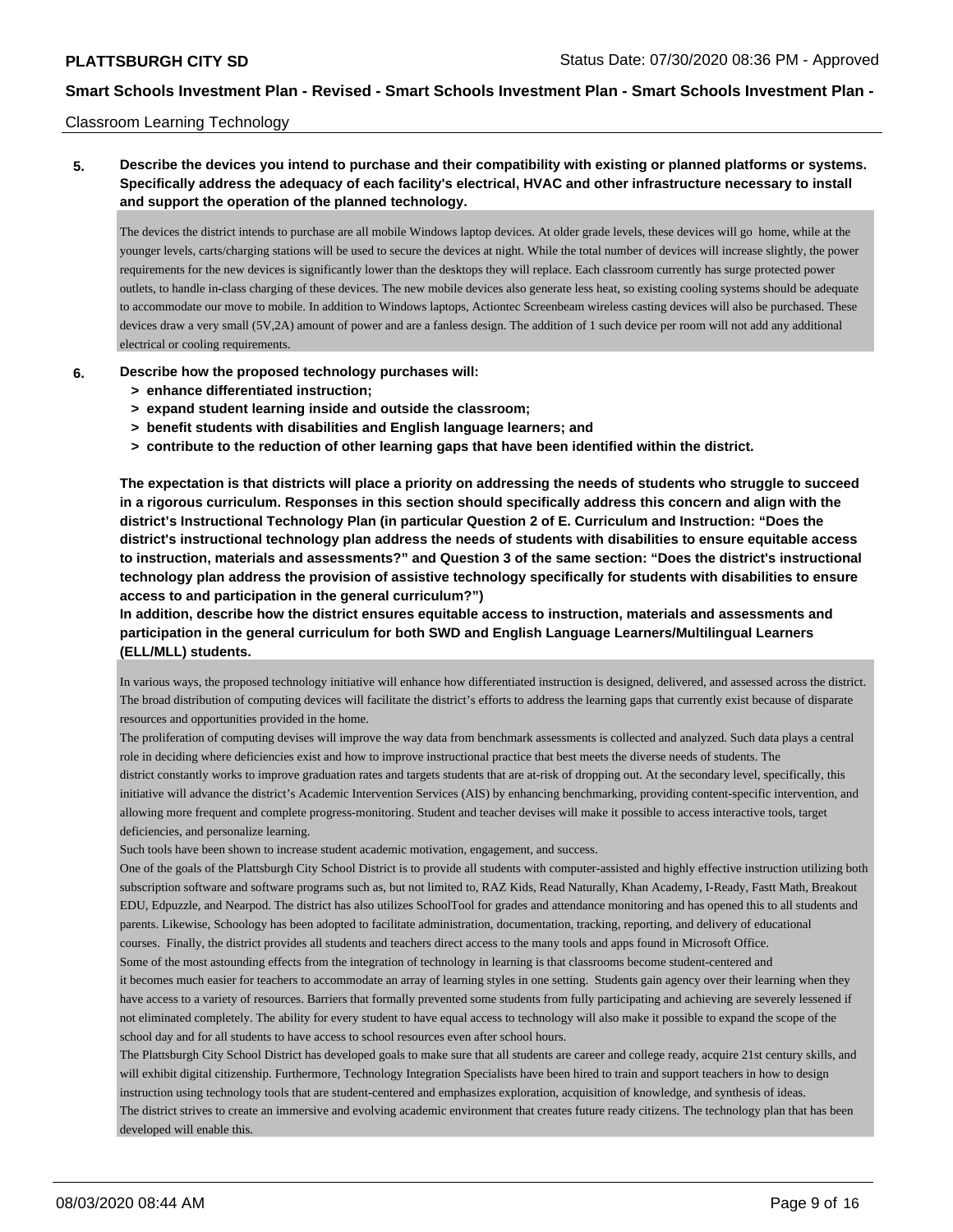## Classroom Learning Technology

# **7. Where appropriate, describe how the proposed technology purchases will enhance ongoing communication with parents and other stakeholders and help the district facilitate technology-based regional partnerships, including distance learning and other efforts.**

The proposed purchase of the first phase of a 1:1 student device program will greatly enhance the ability for students to collaborate between classes, grade levels and institutions. By providing a device that follows the student, the opportunity to engage in online learning -- anytime and anywhere - becomes possible for each student. The district has already invested in a Learning Management System which, when coupled with the increased proliferation of devices, will greatly expand opportunities for student-teacher communication, student-student collaboration, and possibly, online learning opportunities.

It is expected that parents will benefit from increased access to their students' work, expectation, grades, etc., as the introduction of Learning Management System and the distribution of devices. With these devices, parents (via their students' devices) will have a mechanism to access content and better participate in the learning process.

Distance learning opportunities are expanding rapidly, and Champlain Valley Educational Services (of the CEWW BOCES) has recently introduced an impressive slate of online curricular offerings.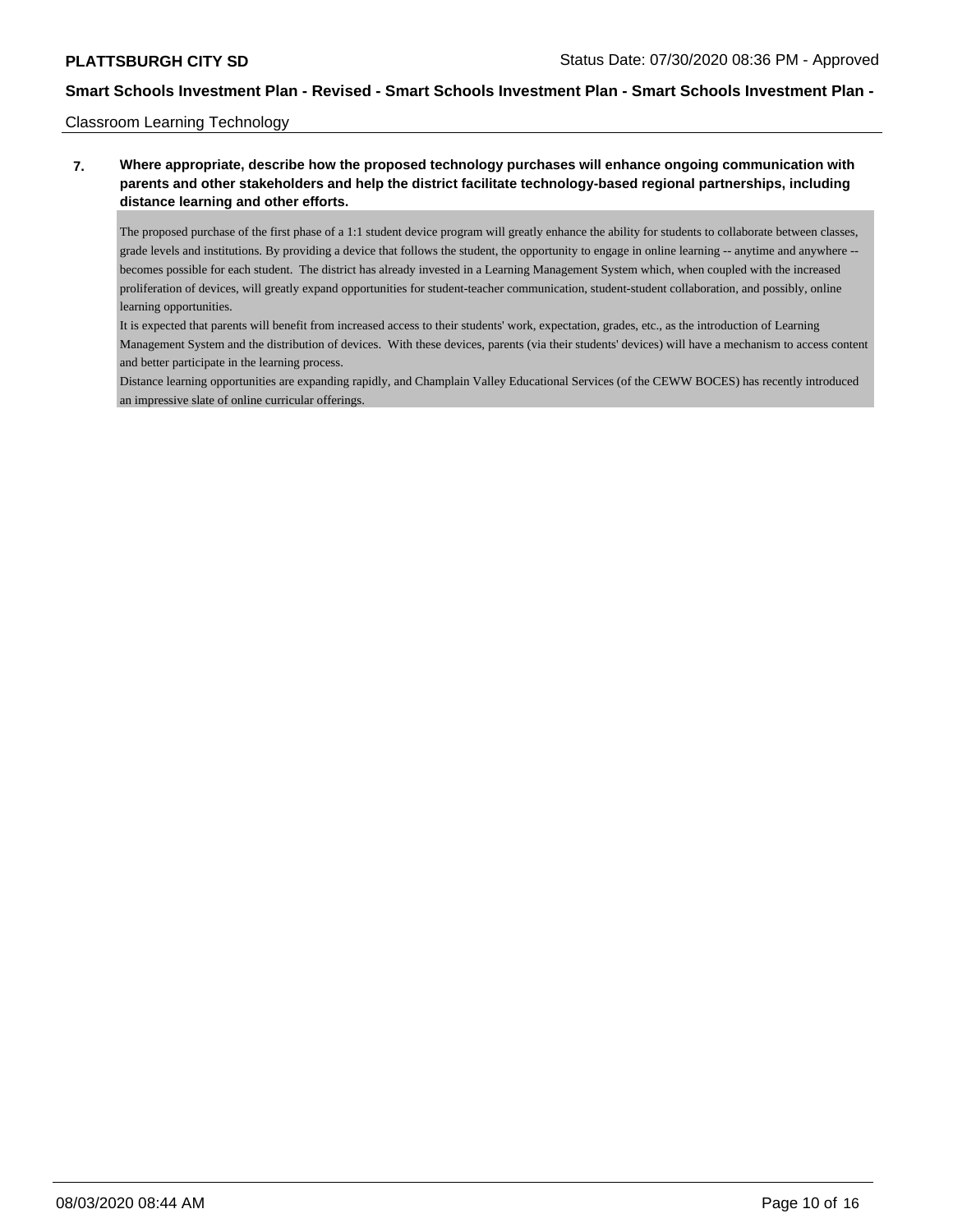#### Classroom Learning Technology

**8. Describe the district's plan to provide professional development to ensure that administrators, teachers and staff can employ the technology purchased to enhance instruction successfully.**

**Note: This response should be aligned and expanded upon in accordance with your district's response to Question 1 of F. Professional Development of your Instructional Technology Plan: "Please provide a summary of professional development offered to teachers and staff, for the time period covered by this plan, to support technology to enhance teaching and learning. Please include topics, audience and method of delivery within your summary."**

 The district will be using a targeted approach to providing Professional Development. Our plan began with an "early adopter" group of staff members that would provide training and turn-key that training. Our vision has evolved into establishing a group of Innovative Technology Educators. We are working to establish this team to represent K-12 instructional and support staff. This will be a group of teachers, teaching assistants, office personnel, support staff, and administration. They will be willing to put time and effort into attending trainings and sharing the gained expertise with other members of the district. We are strategically planning this group for the maximum pedagogical and financial advantages. We hope to provide each of our five buildings with a talented and vibrant group of staff members that have a contagious enthusiasm and robust technology skill set to support each building in our district.

 We will utilize these professionals on this team as coaches. This will be an "applied for position" that is determined by building principals and technology integrationist reviewing the applications. We feel teachers that opt to be a part and are eager to learn yield better results in moving our district forward with technology integration. They will guide and model the work of the Professional Learning Community we create. This model will provide on-going feedback and taps into the many curricular and pedagogical strengths of our leadership team. We aspire to use this model to leverage job-embedded professional learning opportunities that are sustainable and doable. It will provide continuous reflection and growth opportunities with technology integration and beyond.

 The Innovative Technology Integration Team Coaches will receive half day trainings and other creative PD opportunities, including online on demand PD via Schoology and Microsoft. This group will meet monthly to evaluate feedback from all stakeholders and plan accordingly based upon the feedback. This group will also begin with the task of identifying the core elements of our technology plan, such as software and support programs. We identify that we want our core elements and support those with time and finances. This more direct focus allows better allocation of resources and a better return on our investment.

We are utilizing a Microsoft Bookings App to allow all staff to book a technology integration specialist or IT Specialist for support. We are utilizing the I do, we do, you do model. For example, a teacher can book an integrationist to lead a lesson using the Schoology LMS. Following that, they will book us to do together. Finally, they will book us to be present while they do it and support as needed. Based upon a recent survey, we have established that staff does not have much time beyond school days to work on technology integration. This approach has allowed us to train "in the moment" and not extend the time in hours. It also has allowed us to model the way we "troubleshoot" hardware and model strategies for technology integration student management and digital citizenship. This also will be connected to and supportive of our core elements that are established district-wide.

We will be focusing on administrative leadership with technology and helping building administrators have the tools to be technology leaders in their buildings. We are encouraging administrators to schedule us for small group trainings, faculty meetings, grade level meetings, and after school workshops. We believe that the administrative allocation of resources to PD is essential and we continue to find ways to achieve this while minimizing and focusing resources strategically.

 We will use Office 365 and Schoology to provide online resources and PD for staff to access at their convenience. We have setup Schoology groups for buildings to share resources, seek advice, and spotlight technology integration in their buildings. We have 1.5 Technology Integration Specialists and they work with Model School supports to ensure that they are being trained in the latest educational technology tools and networking strategies to share with staff. The sharing of resources is essential and we value the flexibility of online resource sharing. Ultimately, we hope to make technology an ubiquitous part of business in the Plattsburgh City School District that solves problems and creates a dynamic and innovative school climate.

 We have also identified that it is essential that are stakeholders are aware of our clear vision and we have plans in place to share this vision and how it connects to our professional development plan. We are currently reviewing the ISTE Standards as well as our local NYS standards to determine which standards will drive the accountability and meaning for these initiatives. We will be working to put our expectations on a document we have in our district titled, "Administrative Walkthrough Look-fors". We are working to put technology integration strategies on this form that indicate the PCSD Best Practices of curriculum implementation as decided by leadership teams.

 We will use continuous feedback from surveys of all involved in district operations to drive our learning targets on a monthly basis. We will involve the community in technology workshops, discussions, and online resource sharing as well. Formative assessments will drive our decisions in PD topics and we will differentiate based on ability and experience within this model.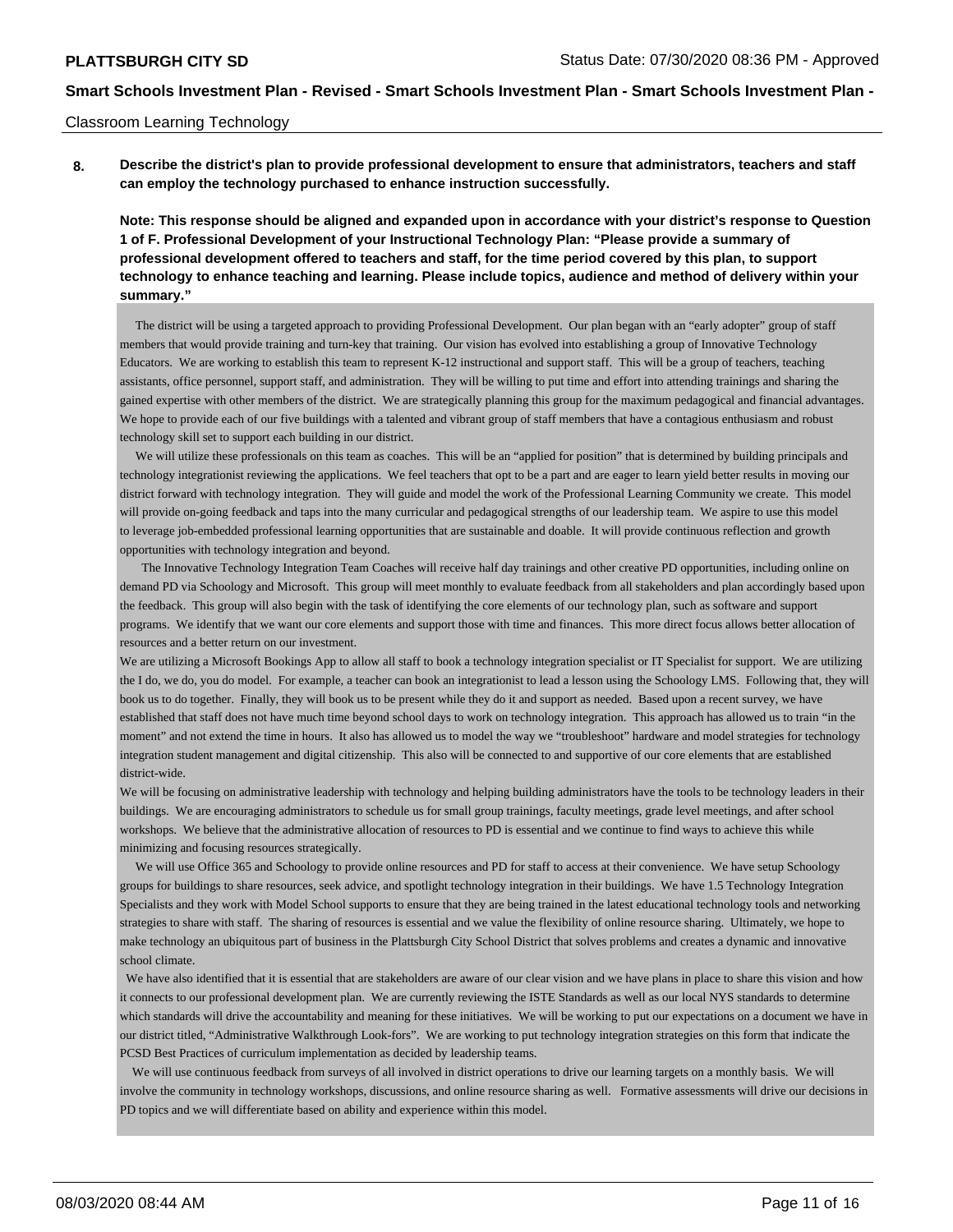Classroom Learning Technology

**9. Districts must contact one of the SUNY/CUNY teacher preparation programs listed on the document on the left side of the page that supplies the largest number of the district's new teachers to request advice on innovative uses and best practices at the intersection of pedagogy and educational technology.**

By checking this box, you certify that you have contacted the SUNY/CUNY teacher preparation program that supplies the largest number of your new teachers to request advice on these issues.

**9a. Please enter the name of the SUNY or CUNY Institution that you contacted.**

SUNY Plattsburgh

**9b. Enter the primary Institution phone number.**

518-564-5111

**9c. Enter the name of the contact person with whom you consulted and/or will be collaborating with on innovative uses of technology and best practices.**

Dr. Denise Simard

**10. To ensure the sustainability of technology purchases made with Smart Schools funds, districts must demonstrate a long-term plan to maintain and replace technology purchases supported by Smart Schools Bond Act funds. This sustainability plan shall demonstrate a district's capacity to support recurring costs of use that are ineligible for Smart Schools Bond Act funding such as device maintenance, technical support, Internet and wireless fees, maintenance of hotspots, staff professional development, building maintenance and the replacement of incidental items. Further, such a sustainability plan shall include a long-term plan for the replacement of purchased devices and equipment at the end of their useful life with other funding sources.**

By checking this box, you certify that the district has a sustainability plan as described above.

**11. Districts must ensure that devices purchased with Smart Schools Bond funds will be distributed, prepared for use, maintained and supported appropriately. Districts must maintain detailed device inventories in accordance with generally accepted accounting principles.**

By checking this box, you certify that the district has a distribution and inventory management plan and system in place.

**12. Please detail the type, quantity, per unit cost and total cost of the eligible items under each sub-category.**

| Select the allowable expenditure | Iltem to be Purchased                | Quantity | Cost per Item | <b>Total Cost</b> |
|----------------------------------|--------------------------------------|----------|---------------|-------------------|
| type.                            |                                      |          |               |                   |
| Repeat to add another item under |                                      |          |               |                   |
| each type.                       |                                      |          |               |                   |
| <b>Laptop Computers</b>          | Convertible Windows laptop - Student | 660      | 350.00        | 231,000.00        |
| <b>Tablet Computers</b>          | Apple iPad                           | 100      | 300.00        | 30,000.00         |
| <b>Other Costs</b>               | Classroom iPad charging station      | 18       | 170.00        | 3.060.00          |
| <b>Other Costs</b>               | iPad case                            | 100      | 30.00         | 3,000.00          |
| <b>Other Costs</b>               | Actiontec Screenbeam 960             | 70       | 300.00        | 21.000.00         |
|                                  |                                      | 948      | 1,150.00      | 288,060           |

## **13. Final 2014-15 BEDS Enrollment to calculate Nonpublic Sharing Requirement (no changes allowed.)**

|            | Public Enrollment | Nonpublic Enrollment | Total Enrollment | Nonpublic<br>l Percentage |
|------------|-------------------|----------------------|------------------|---------------------------|
| Enrollment | .785              |                      | 1.785.00         | 0.00                      |

**14. If you are submitting an allocation for Classroom Learning Technology complete this table.**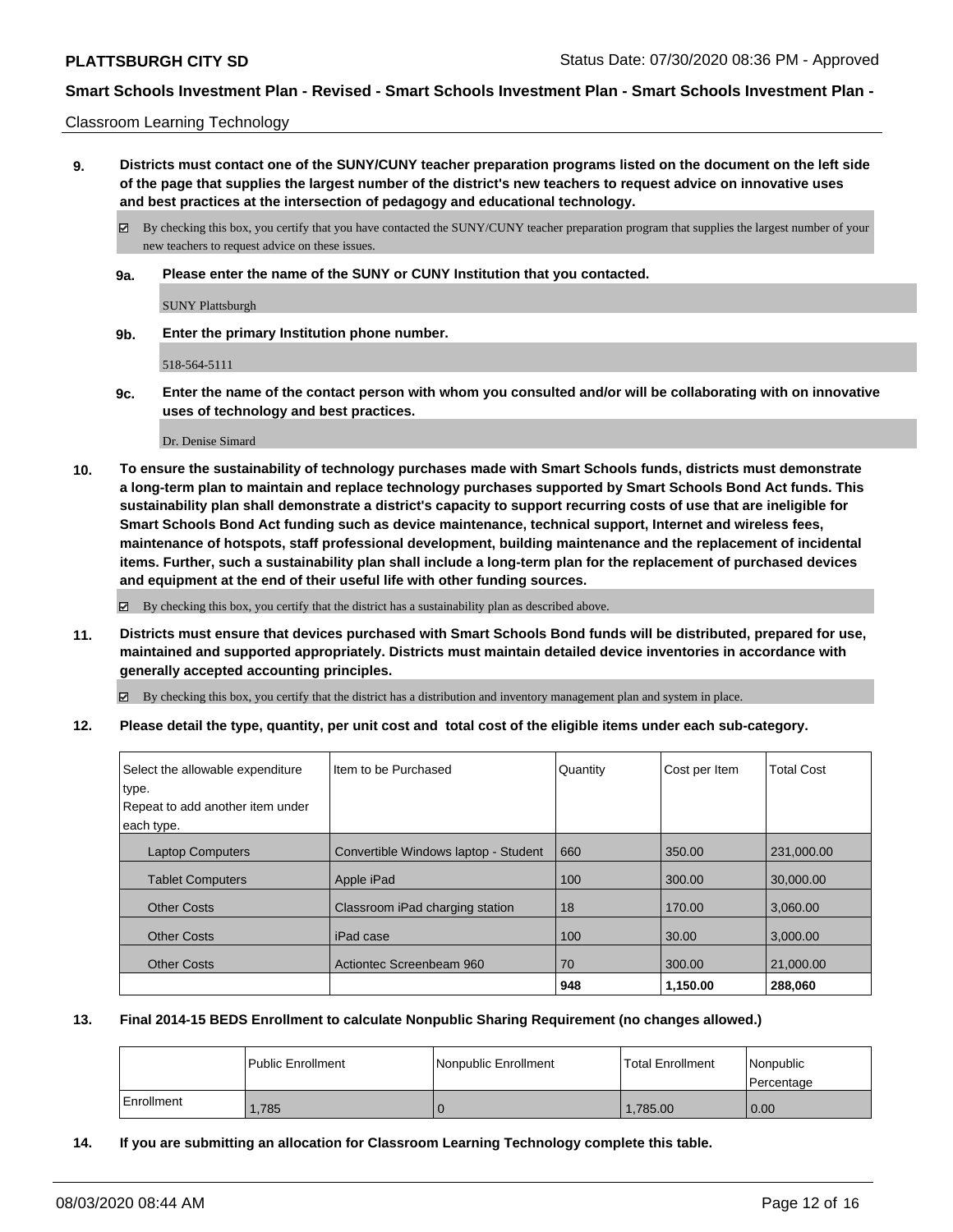Classroom Learning Technology

|                          | Public School Sub-Allocation | <b>Estimated Nonpublic Loan</b><br>Amount<br>(Based on Percentage Above) | <b>Estimated Total Public and</b><br>Nonpublic Sub-Allocation |
|--------------------------|------------------------------|--------------------------------------------------------------------------|---------------------------------------------------------------|
| Interactive Whiteboards  | (No Response)                | 0.00                                                                     | 0.00                                                          |
| <b>Computer Servers</b>  | (No Response)                | 0.00                                                                     | 0.00                                                          |
| <b>Desktop Computers</b> | (No Response)                | 0.00                                                                     | 0.00                                                          |
| <b>Laptop Computers</b>  | 231,000.00                   | 0.00                                                                     | 231,000.00                                                    |
| <b>Tablet Computers</b>  | 30,000.00                    | 0.00                                                                     | 30,000.00                                                     |
| <b>Other Costs</b>       | 27,060.00                    | 0.00                                                                     | 27,060.00                                                     |
| Totals:                  | 288,060.00                   | 0                                                                        | 288,060                                                       |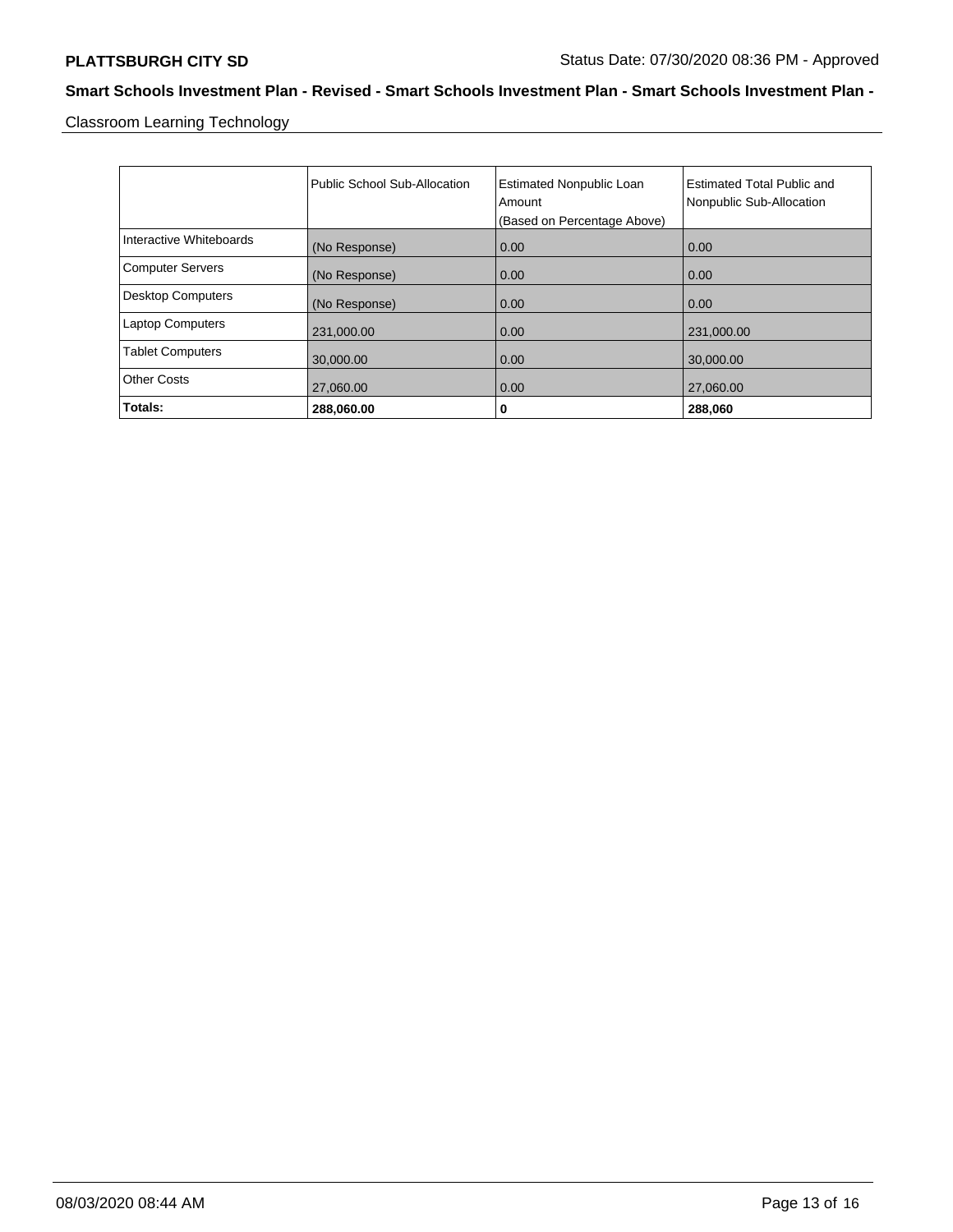#### Pre-Kindergarten Classrooms

**1. Provide information regarding how and where the district is currently serving pre-kindergarten students and justify the need for additional space with enrollment projections over 3 years.**

(No Response)

- **2. Describe the district's plan to construct, enhance or modernize education facilities to accommodate prekindergarten programs. Such plans must include:**
	- **Specific descriptions of what the district intends to do to each space;**
	- **An affirmation that new pre-kindergarten classrooms will contain a minimum of 900 square feet per classroom;**
	- **The number of classrooms involved;**
	- **The approximate construction costs per classroom; and**
	- **Confirmation that the space is district-owned or has a long-term lease that exceeds the probable useful life of the improvements.**

(No Response)

**3. Smart Schools Bond Act funds may only be used for capital construction costs. Describe the type and amount of additional funds that will be required to support ineligible ongoing costs (e.g. instruction, supplies) associated with any additional pre-kindergarten classrooms that the district plans to add.**

(No Response)

**4. All plans and specifications for the erection, repair, enlargement or remodeling of school buildings in any public school district in the State must be reviewed and approved by the Commissioner. Districts that plan capital projects using their Smart Schools Bond Act funds will undergo a Preliminary Review Process by the Office of Facilities Planning.**

**Please indicate on a separate row each project number given to you by the Office of Facilities Planning.**

| Project Number |  |
|----------------|--|
| (No Response)  |  |
|                |  |

**5. Please detail the type, quantity, per unit cost and total cost of the eligible items under each sub-category.**

| Select the allowable expenditure | Item to be purchased | Quantity      | Cost per Item | <b>Total Cost</b> |
|----------------------------------|----------------------|---------------|---------------|-------------------|
| 'type.                           |                      |               |               |                   |
| Repeat to add another item under |                      |               |               |                   |
| each type.                       |                      |               |               |                   |
| (No Response)                    | (No Response)        | (No Response) | (No Response) | 0.00              |
|                                  |                      | U             | 0.00          |                   |

**6. If you have made an allocation for Pre-Kindergarten Classrooms, complete this table. Note that the calculated Total at the bottom of the table must equal the Total allocation for this category that you entered in the SSIP Overview overall budget.**

| Totals:                                  | 0.00           |
|------------------------------------------|----------------|
| <b>Other Costs</b>                       | (No Response)  |
| Enhance/Modernize Educational Facilities | (No Response)  |
| Construct Pre-K Classrooms               | (No Response)  |
|                                          | Sub-Allocation |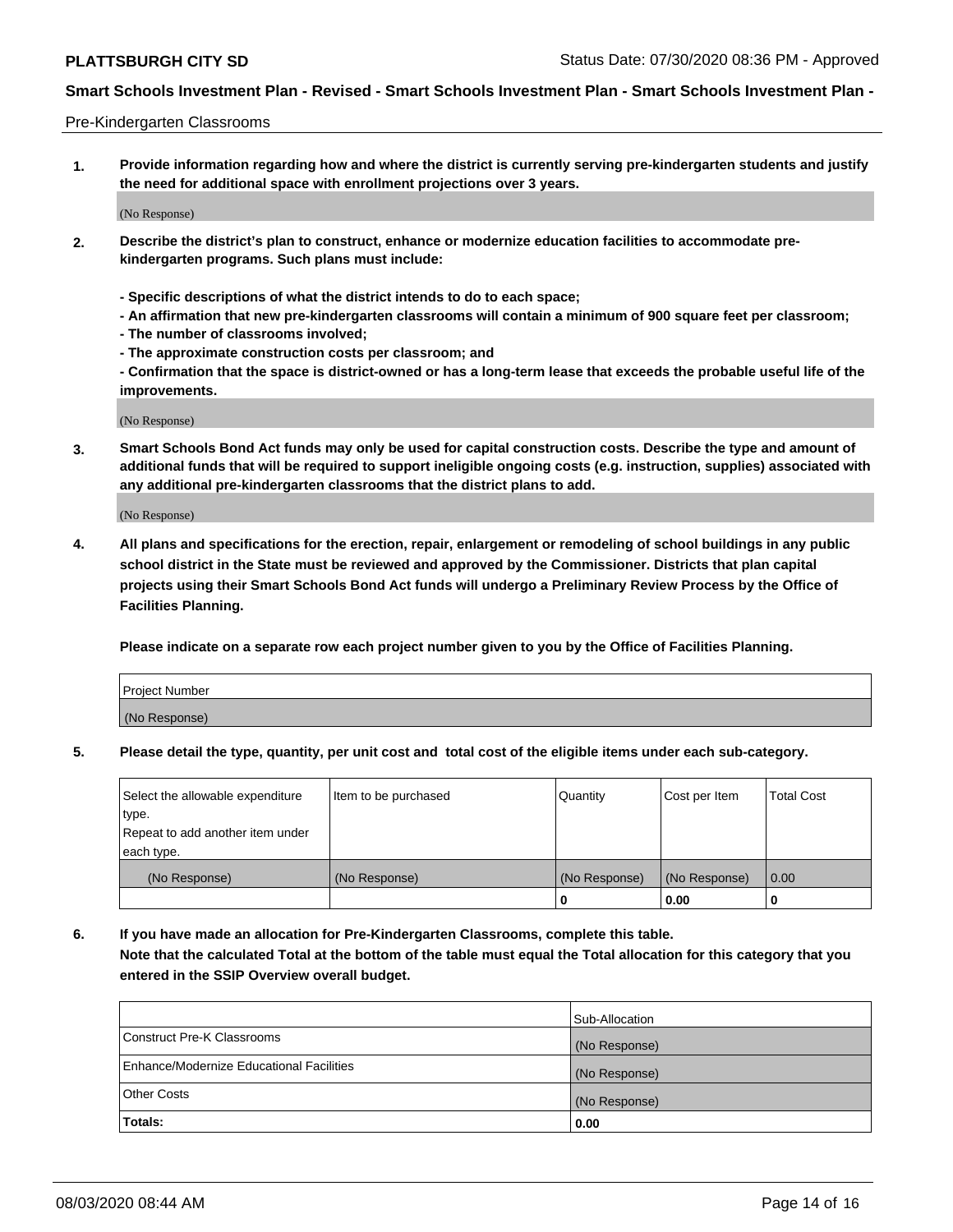Replace Transportable Classrooms

**1. Describe the district's plan to construct, enhance or modernize education facilities to provide high-quality instructional space by replacing transportable classrooms.**

(No Response)

**2. All plans and specifications for the erection, repair, enlargement or remodeling of school buildings in any public school district in the State must be reviewed and approved by the Commissioner. Districts that plan capital projects using their Smart Schools Bond Act funds will undergo a Preliminary Review Process by the Office of Facilities Planning.**

**Please indicate on a separate row each project number given to you by the Office of Facilities Planning.**

| Project Number |  |
|----------------|--|
|                |  |
|                |  |
|                |  |
|                |  |
| (No Response)  |  |
|                |  |
|                |  |
|                |  |

**3. For large projects that seek to blend Smart Schools Bond Act dollars with other funds, please note that Smart Schools Bond Act funds can be allocated on a pro rata basis depending on the number of new classrooms built that directly replace transportable classroom units.**

**If a district seeks to blend Smart Schools Bond Act dollars with other funds describe below what other funds are being used and what portion of the money will be Smart Schools Bond Act funds.**

(No Response)

**4. Please detail the type, quantity, per unit cost and total cost of the eligible items under each sub-category.**

| Select the allowable expenditure | Item to be purchased | Quantity      | Cost per Item | Total Cost |
|----------------------------------|----------------------|---------------|---------------|------------|
| ∣type.                           |                      |               |               |            |
| Repeat to add another item under |                      |               |               |            |
| each type.                       |                      |               |               |            |
| (No Response)                    | (No Response)        | (No Response) | (No Response) | 0.00       |
|                                  |                      | u             | 0.00          |            |

**5. If you have made an allocation for Replace Transportable Classrooms, complete this table. Note that the calculated Total at the bottom of the table must equal the Total allocation for this category that you entered in the SSIP Overview overall budget.**

|                                                | Sub-Allocation |
|------------------------------------------------|----------------|
| Construct New Instructional Space              | (No Response)  |
| Enhance/Modernize Existing Instructional Space | (No Response)  |
| Other Costs                                    | (No Response)  |
| Totals:                                        | 0.00           |